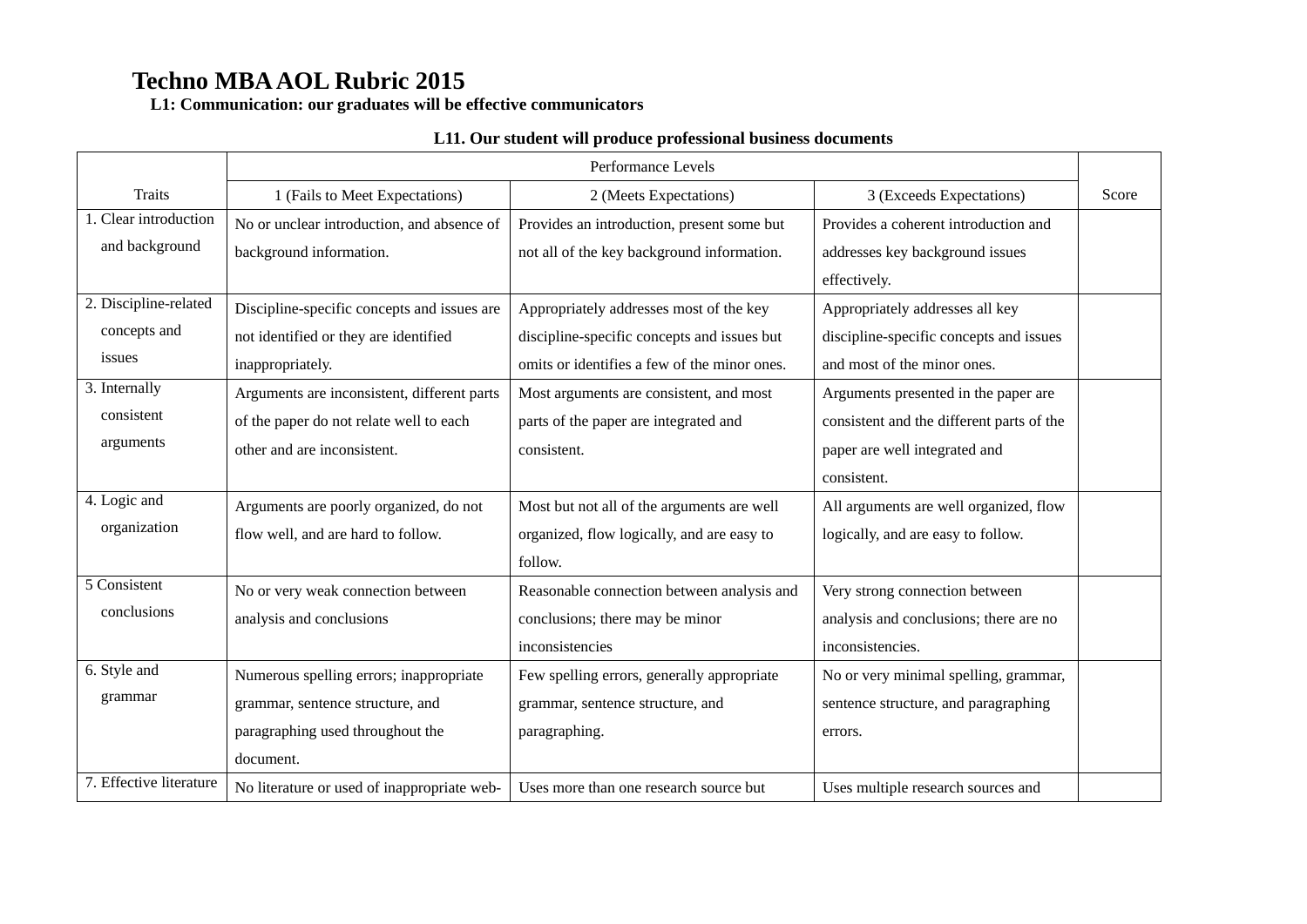| search skills | based sources; sources are not come from   | demonstrates no attempt to incorporate         | makes effective use of current and        |
|---------------|--------------------------------------------|------------------------------------------------|-------------------------------------------|
|               | professional literature; sources are not   | current information; most sources are          | reliable information; sources are         |
|               | current and/or relevant.                   | authoritative or come from professional        | authoritative or come from the            |
|               |                                            | literature; sources are generally current and  | professional literature; includes current |
|               |                                            | relevant.                                      | relevant sources.                         |
| 8. Documents  | No or inconsistent references; evidence of | Generally includes appropriate citations       | Includes appropriate citations within     |
| sources       | plagiarism.                                | within the document and lists references at    | the documents and lists references that   |
|               |                                            | the end of the documents; references are       | include full bibliographic information    |
|               |                                            | generally usable but may not contain the full  | for each citation in the document;        |
|               |                                            | bibliographic information; citations and       | citations and references are consistent   |
|               |                                            | references are generally consistent throughout | throughout the document.                  |
|               |                                            | the documents                                  |                                           |

### **L12: Our students will deliver effective presentation accompanied with proper media technology**

|                      | Performance Levels                     |                                            |                                              |       |
|----------------------|----------------------------------------|--------------------------------------------|----------------------------------------------|-------|
| Traits               | 1 (Fails to Meet Expectations)         | 2 (Meets Expectations)                     | 3 (Exceeds Expectations)                     | Score |
| 1. Organization      | No opening statement or irrelevant     | Has opening statement relevant to topic,   | Has a clear opening statement that catches   |       |
|                      | statement; Loses focus more than once; | and gives outline of speech; mostly        | audience's interest and gives overview;      |       |
|                      | does not manage time effectively.      | organized with some transitions; allows    | stays focused throughout. Has transition     |       |
|                      |                                        | enough time to deliver speech, although it | statement, ties sections together; effective |       |
|                      |                                        | could have been better edited              | time management.                             |       |
| 2. Quality of slides | Sloppy and/or unprofessional; may be   | Readable, professional, appropriate        | Readable, professional, imaginative and/or   |       |
|                      | difficult to read; many slides are     | number                                     | high quality (without being a distraction).  |       |
|                      | superfluous.                           |                                            |                                              |       |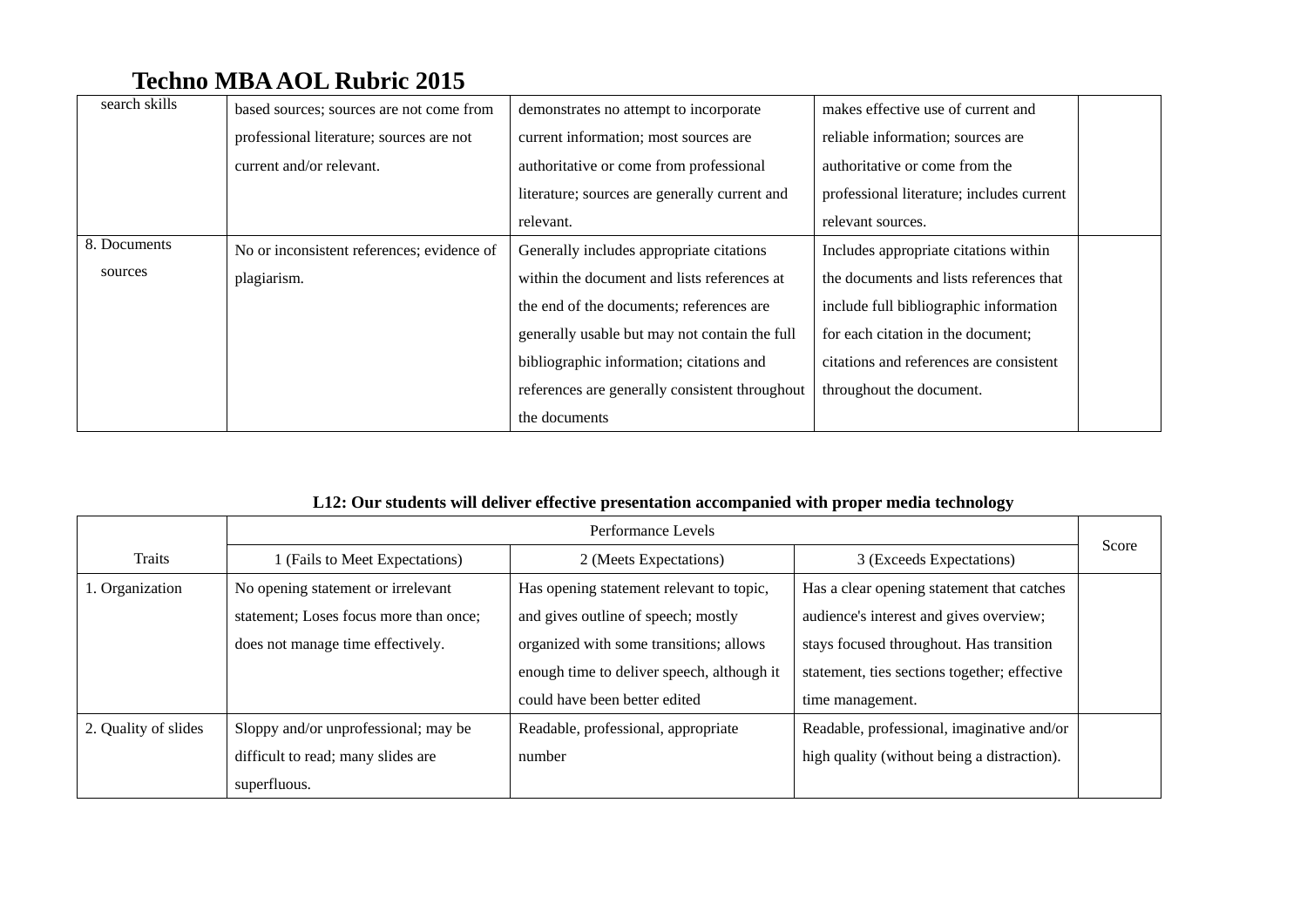| 3. Voice quality and | Demonstrates one or more of the             | Can easily understand; appropriate pace     | Excellent delivery; conversational,        |  |
|----------------------|---------------------------------------------|---------------------------------------------|--------------------------------------------|--|
| pace                 | following: mumbling, too soft, too loud,    | and volume; delivery is mostly clear and    | modulates voice, projects enthusiasm,      |  |
|                      | too fast, too slow, "umms."                 | natural                                     | interest, confidence.                      |  |
| 4. Mannerisms        | Demonstrates one or more distracting        | No distracting mannerisms. Decent           | Uses body language effectively (and        |  |
|                      | mannerisms, which may include bad           | posture.                                    | naturally) to maintain audience's interest |  |
|                      | posture, shifting feet, etc.                |                                             |                                            |  |
| 5. Professionalism   | Makes excuses for the presentation; word    | Treats audience profession-ally, word       | Treats audience professionally; confident, |  |
|                      | choice is not appropriate for audience;     | choice is acceptable (does not use slang);  | shows command of topic                     |  |
|                      | inappropriately informal, does not stay "in | keeps nervousness under control             |                                            |  |
|                      | role."                                      |                                             |                                            |  |
| 6. Use of            | Relies heavily on slides or notes; makes    | Looks at slides to keep on track with       | Slides are use effortlessly to enhance     |  |
| media/rapport        | little eye contact; inappropriate number of | presentation; appropriate number of slides; | speech; speech could be effectively        |  |
| with audience        | slides (too many or too few).               | maintains eye contact most of the time.     | delivered without them; perfect eye        |  |
|                      |                                             |                                             | contact.                                   |  |
| 7. Ability to answer | Cannot address basic questions.             | Can address most questions with correct     | Answers all questions with relevant,       |  |
| questions.           |                                             | information                                 | correct information; speaks confidently.   |  |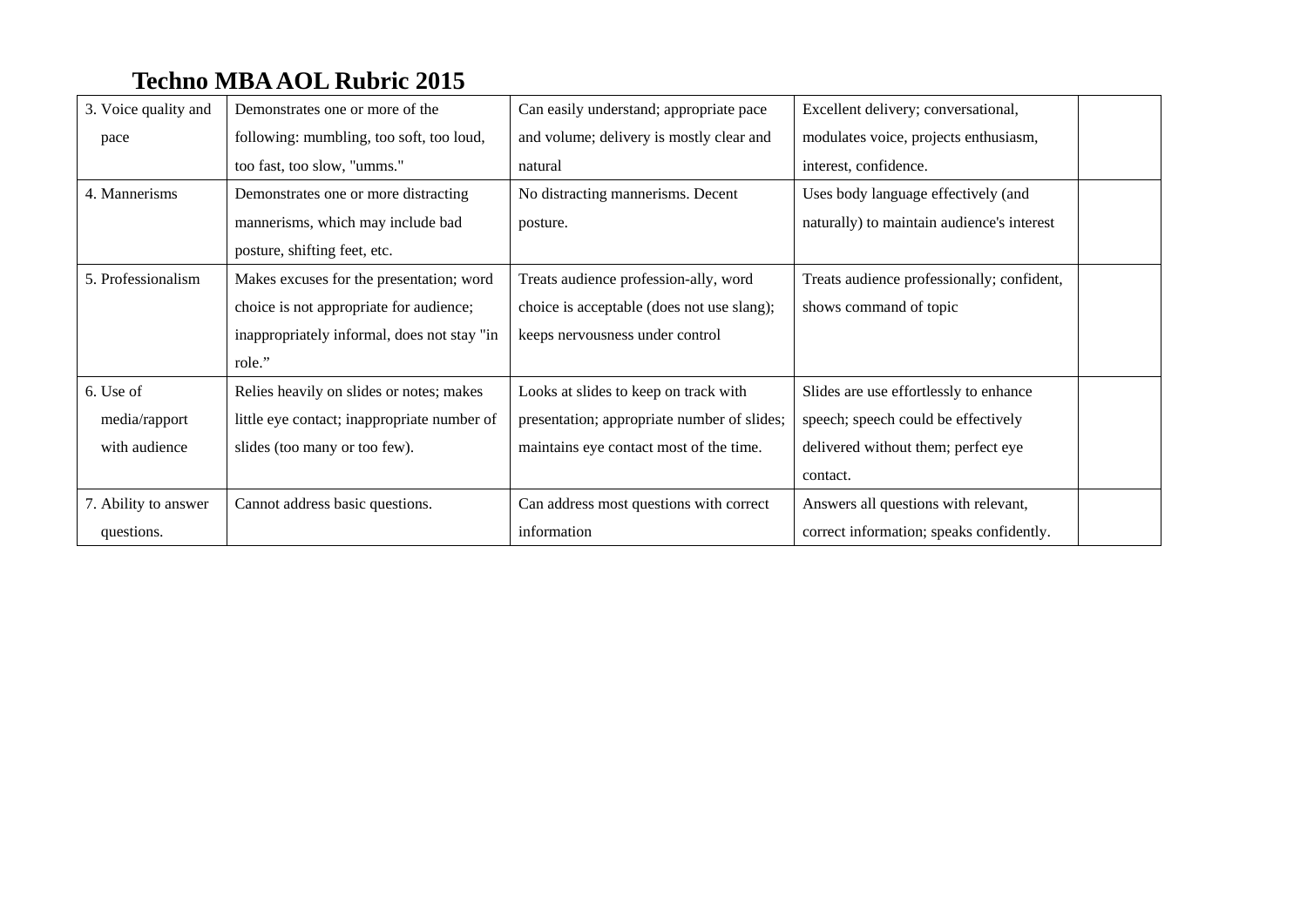**L2. Leadership and teamwork: Our graduates will use team building and high-performance management behaviors to lead a team task successfully.** 

|                      | Performance Levels                         |                                          |                                               |       |
|----------------------|--------------------------------------------|------------------------------------------|-----------------------------------------------|-------|
| <b>Traits</b>        | 1 (Fails to Meet Expectations)             | 2 (Meets Expectations)                   | 3 (Exceeds Expectations)                      | Score |
| 1. Confidence        | Gives an impression of reluctance or       | Looks comfortable and confident in       | Uses strong verbal and non verbal             |       |
|                      | uncertainty about exercising leadership    | exercising leadership duties             | behavior to convey authority and concern      |       |
|                      |                                            |                                          |                                               |       |
| 2. Balance between   | Focuses exclusively on task to be          | Balances the need for task               | Assigns tasks to members whose unique         |       |
| task and             | accomplished without regard to the people  | accomplishment with the needs of         | talents contribute directly to the task. Uses |       |
| interpersonal        | or focuses exclusively on interpersonal    | individuals in the group.                | positive reinforcement. Delegates as          |       |
| relations            | relations without regard to task           |                                          | needed.                                       |       |
|                      |                                            |                                          |                                               |       |
| 3. Ability to listen | Asks for ideas or suggestions but neglects | Listens actively and shows understanding | Provides summary of important                 |       |
|                      | to consider them.                          | by paraphrasing or by acknowledging and  | discussions at regular intervals              |       |
|                      |                                            | building on others' ideas.               |                                               |       |
| 4. Stays on track    | Lets the group ramble or stray off track   | Keeps group on track by managing time,   | Develops and adheres to a calendar of         |       |
|                      | too much, or keeps the group so rigidly on | providing coaching or guidance, or       | activities and/or checklists.                 |       |
|                      | track that relevant issues or concerns are | resolving differences as needed.         |                                               |       |
|                      | ignored                                    | Intervenes when tasks are not moving     |                                               |       |
|                      |                                            | toward goals                             |                                               |       |
| 5. Agenda            | Has an incomplete or vague agenda for the  | Has a clear agenda for the group         | Circulates a prepared agenda in advance       |       |
|                      | group                                      |                                          |                                               |       |

### **L21. Out students will have high-performance leadership skill**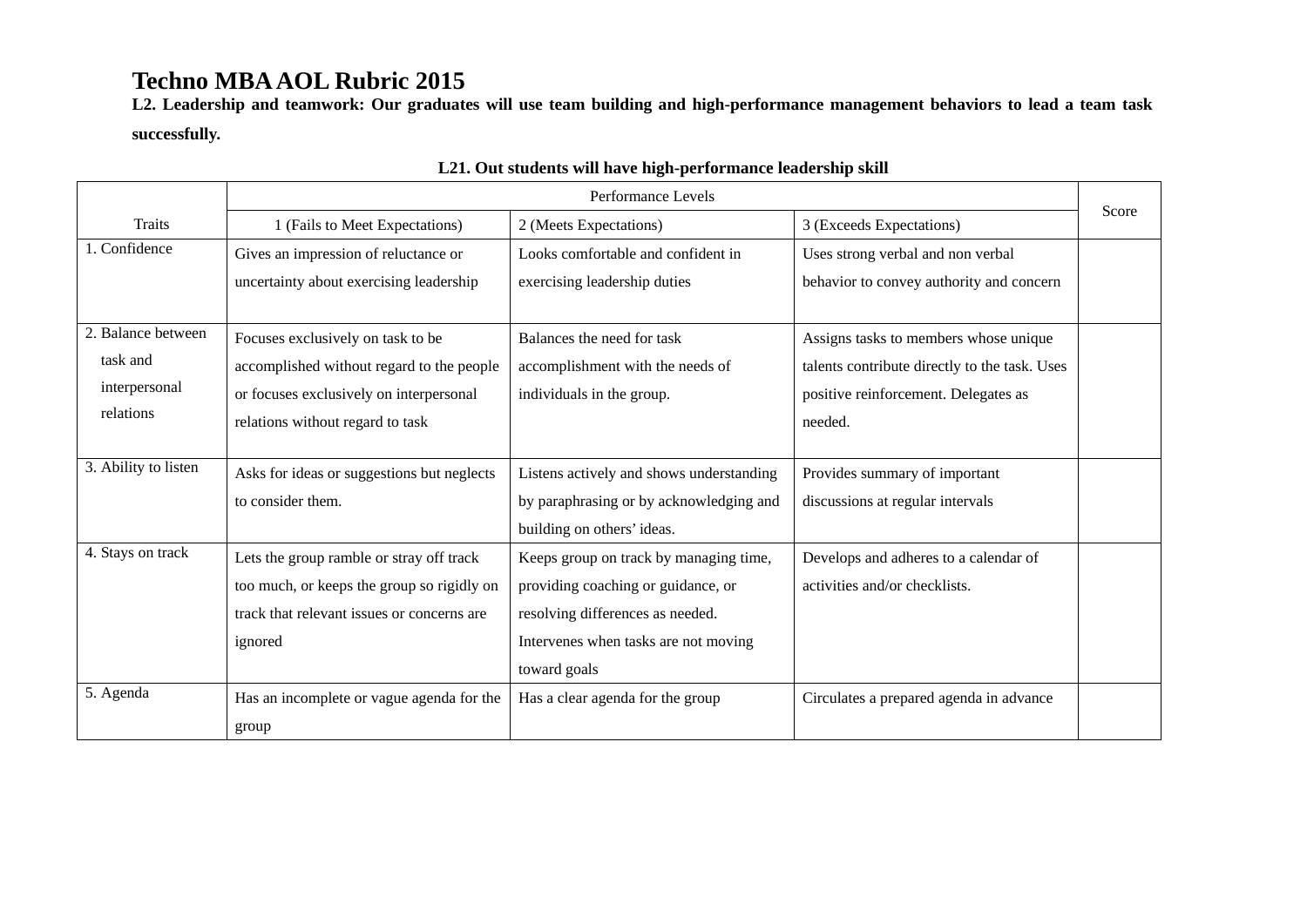|                    | Performance Levels                        |                                            |                                             |       |
|--------------------|-------------------------------------------|--------------------------------------------|---------------------------------------------|-------|
| Traits             | 1 (Fails to Meet Expectations)            | 2 (Meets Expectations)                     | 3 (Exceeds Expectations)                    | Score |
| 1. Commitment      | Seems reluctant to engage fully in        | Consistently demonstrates commitment to    | Follows up on ideas and suggestions from    |       |
|                    | discussions and task assignments          | the project by being prepared for each     | previous meetings and reports findings to   |       |
|                    |                                           | group meeting                              | the group                                   |       |
| 2. Balance between | Focuses exclusively on task to be         | Balances the need for task ccomplishment   | Volunteers to assist others and shares      |       |
| task and           | accomplished without regard to team       | with the needs of individuals in the group | information openly                          |       |
| interpersonal      | member or focuses exclusively on          |                                            |                                             |       |
| relations          | interpersonal relations without regard to |                                            |                                             |       |
|                    | task                                      |                                            |                                             |       |
| 3. Contributions   | Does not offer ideas or suggestions that  | Frequently offers helpful ideas or         | Listens actively and shows understanding    |       |
|                    | contribute to problem solving             | suggestions                                | by paraphrasing or by acknowledging and     |       |
|                    |                                           |                                            | building on others' ideas                   |       |
| 4. Stays on track  | Takes the group off track by initiating   | Introduces suggestions and ideas that are  | Uses tact and diplomacy to alert group that |       |
|                    | conversations or discussions unrelated to | relevant to the task                       | focus has strayed from the task at hand     |       |
|                    | the task                                  |                                            |                                             |       |

### **L22. Our students will know how to build a team successfully**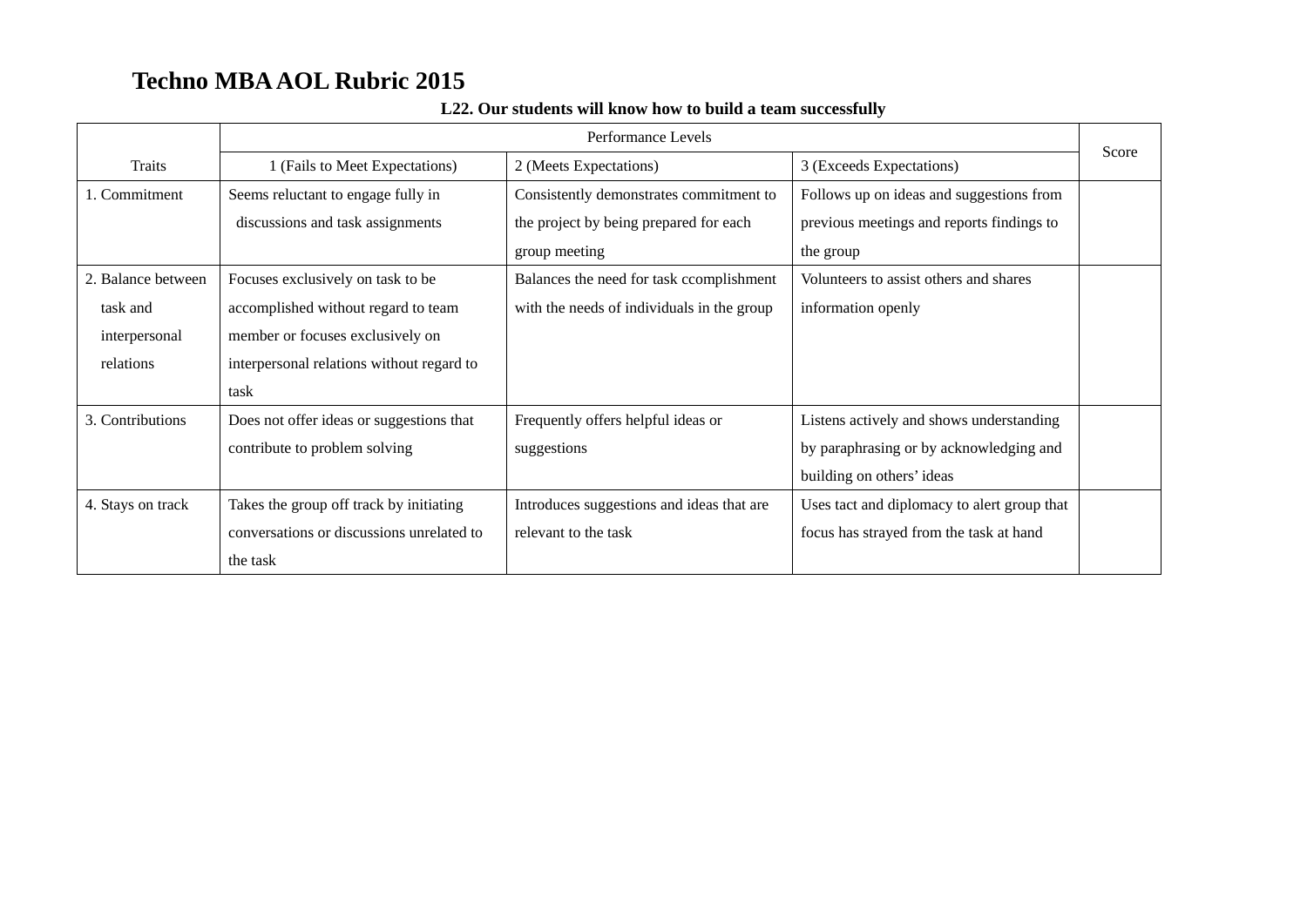**L3. Global Perspective: Our graduates will have a global perspective.** 

#### **L31. Our student will define global business issues and relate these to emerging business opportunities (L23)**

|                      | Performance Levels                           |                                             |                                           |       |
|----------------------|----------------------------------------------|---------------------------------------------|-------------------------------------------|-------|
| <b>Traits</b>        | 1 (Fails to Meet Expectations)               | 2 (Meets Expectations)                      | 3 (Exceeds Expectations)                  | Score |
| 1. Identification of | No or incomplete identification of some or   | Some identification of most of the relevant | Clear and detailed identification of      |       |
| global issues        | all of the following relevant global issues: | issues                                      | relevant issues                           |       |
|                      | economic, cultural, legal, demographic       |                                             |                                           |       |
|                      |                                              |                                             |                                           |       |
| 2. Analysis of       | No analysis of impact of relevant global     | Some analysis of impact of global issues;   | Clear, accurate and detailed analysis of  |       |
| global issues        | issues; erroneous analysis of impact         | some inaccuracies in analysis               | impact of relevant global issues          |       |
|                      |                                              |                                             |                                           |       |
| 3. Application of    | No application of analysis to specific       | Some application of analysis to specific    | Clear application of analysis to global   |       |
| analysis to global   | global business situation; incorrect         | global business situation, weak             | business situation; valid conclusions and |       |
| business situation   | conclusions or recommendations made.         | conclusions or recommendations made         | good recommendations given                |       |
|                      |                                              |                                             |                                           |       |
| 4. Cultural          | Fails to adjust for cultural differences     | Some consideration given to cultural        | Extensive consideration given to cultural |       |
| differences          |                                              | differences                                 | differences, including appropriate        |       |
|                      |                                              |                                             | modification of communication             |       |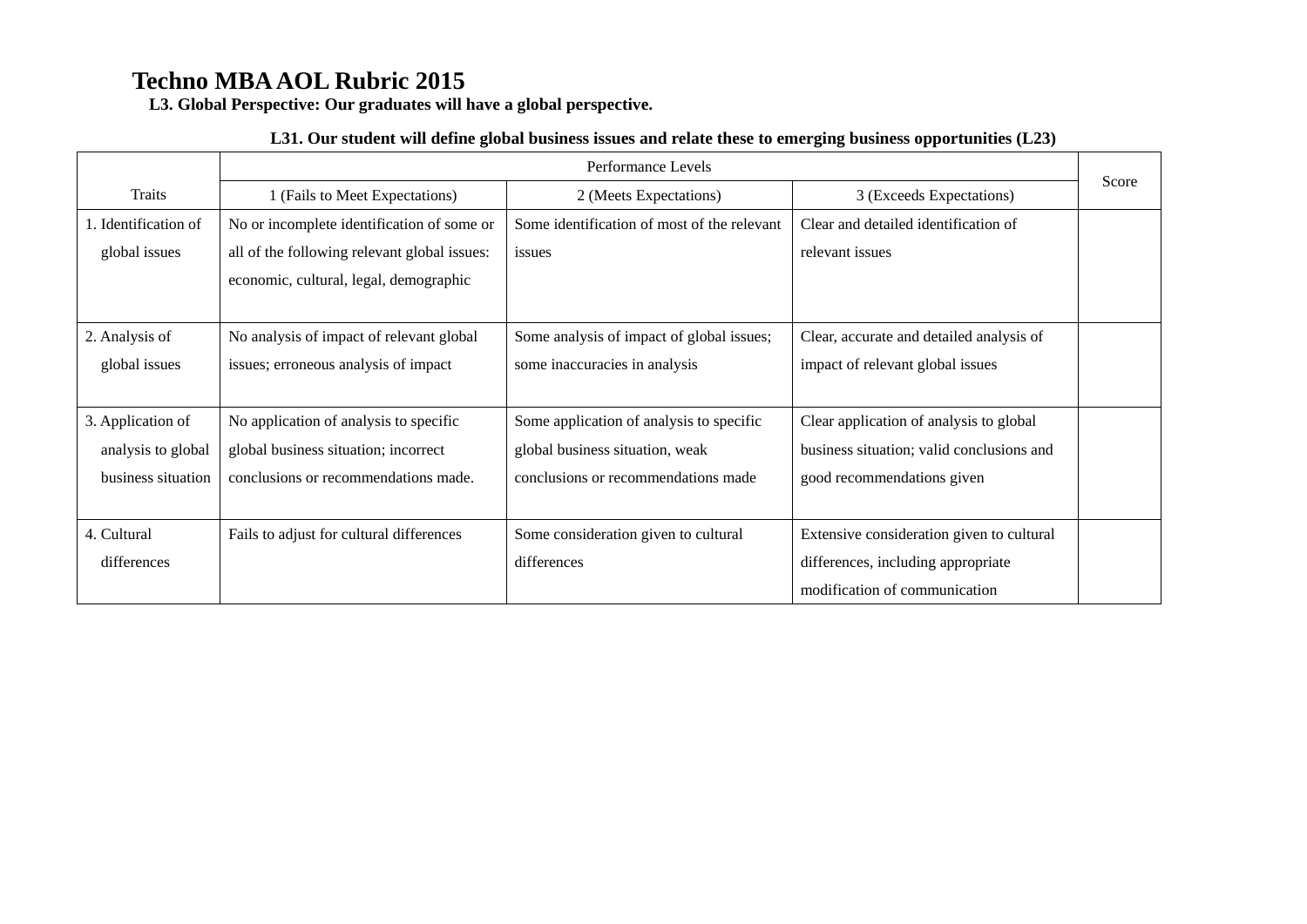|                  | Performance Levels                         |                                           |                                            |       |
|------------------|--------------------------------------------|-------------------------------------------|--------------------------------------------|-------|
| Traits           | (Fails to Meet Expectations)               | 2 (Meets Expectations)                    | 3 (Exceeds Expectations)                   | Score |
| 1. Knowledge     | A few of the required elements             | Some of the required elements             | Most of the required elements (vocabulary, |       |
|                  | (vocabulary, structures, and/or cultural   | (vocabulary, structures, and/or cultural  | structure, and/or cultural context) are    |       |
|                  | context) are complete and correct.         | context) are complete and correct.        | complete and correct.                      |       |
|                  |                                            |                                           |                                            |       |
| 2. Comprehension | The response shows little understanding of | The response shows some understanding     | The response for the most part shows       |       |
|                  | main ideas and/or details                  | of main ideas and details.                | understanding of main ideas and most       |       |
|                  |                                            |                                           | details.                                   |       |
| 3. Communication | The communication skills and strategies    | The communication skills and strategies   | The communication skills and strategies    |       |
|                  | are minimally evident, appropriate, and/or | are somewhat complete, appropriate and/or | are mostly complete, appropriate and       |       |
|                  | correct.                                   | correct.                                  | correct.                                   |       |
|                  |                                            |                                           |                                            |       |

#### **L32. Our students will have command of business English or other language of major global market**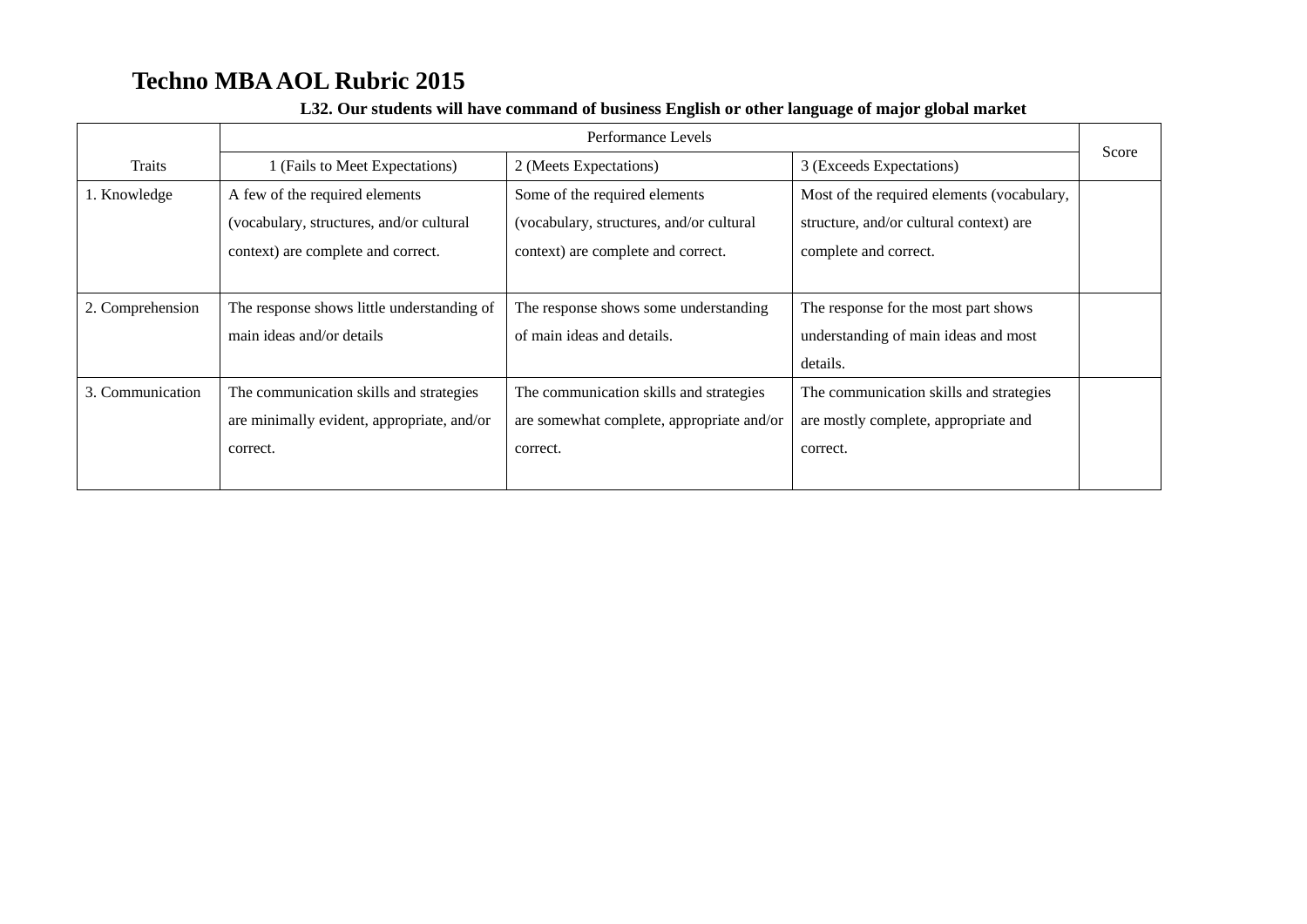**L4. Ethically & Socially Conscious Reasoning: Our graduates will understand the gravity of ethical behavior and corporate social responsibility** 

|                 | Performance Levels                         |                                             |                                              |       |
|-----------------|--------------------------------------------|---------------------------------------------|----------------------------------------------|-------|
| <b>Traits</b>   | 1 (Fails to Meet Expectations)             | 2 (Meets Expectations)                      | 3 (Exceeds Expectations)                     | Score |
| 1. Identifies   | Has a vague idea of what the dilemma is    | Identifies the dilemma, including pertinent | Describes the dilemma in detail having       |       |
| Dilemma         | and is uncertain what must be decided in   | facts, and ascertains what must be decided  | gathered pertinent facts. Ascertains exactly |       |
|                 | individual or business behavior            | in individual or business behavior          | what must be decided in individual or        |       |
|                 |                                            |                                             | business behavior                            |       |
| 2. Stakeholders | Fails to recognize all stakeholders or     | Recognizes stakeholders and explores        | Recognizes all stakeholders and fully        |       |
| Consideration   | explores consequences and                  | some of the consequences and                | explores consequences and                    |       |
|                 | threats/opportunities                      | threats/opportunities fairly effectively    | threats/opportunities                        |       |
|                 | ineffectively                              |                                             |                                              |       |
| 3. Options      | Failed to identify all of the relevant and | Identified most of the relevant practical   | Correctly identified all of the relevant     |       |
| development     | practical options                          | options, but overlooked some related        | practical options and all of the related     |       |
|                 |                                            | conceptual problems and issues              | conceptual problems and issues               |       |
| 4. Options      | Failed to provide weightings of various    | Provided some evaluation of ethical and     | Provided appropriate and defensible          |       |
| Evaluation      | ethical and social arguments and reasons   | social reasons and arguments, but           | evaluations for all relevant arguments       |       |
|                 |                                            | overlooked important factual or logical     | noting wherever necessary factual            |       |
|                 |                                            | errors in some reasons                      | assumptions, logical errors, or conceptual   |       |
|                 |                                            |                                             | confusions.                                  |       |
| 5. Decision and | Has difficulty identifying and appropriate | Formulates an implementation plan that      | Formulates an implementation plan that       |       |
| Action          | course of action from among options        | delineates the execution of the decision    | delineates the execution of the decision     |       |
|                 |                                            |                                             | and that evidences a thoughtful reflection   |       |
|                 |                                            |                                             | on the benefits and risks of action          |       |

|  |  |  | L41. Our student will identify ethical and social dilemma and be able to recognize and evaluate alternative courses of action. |  |
|--|--|--|--------------------------------------------------------------------------------------------------------------------------------|--|
|  |  |  |                                                                                                                                |  |
|  |  |  |                                                                                                                                |  |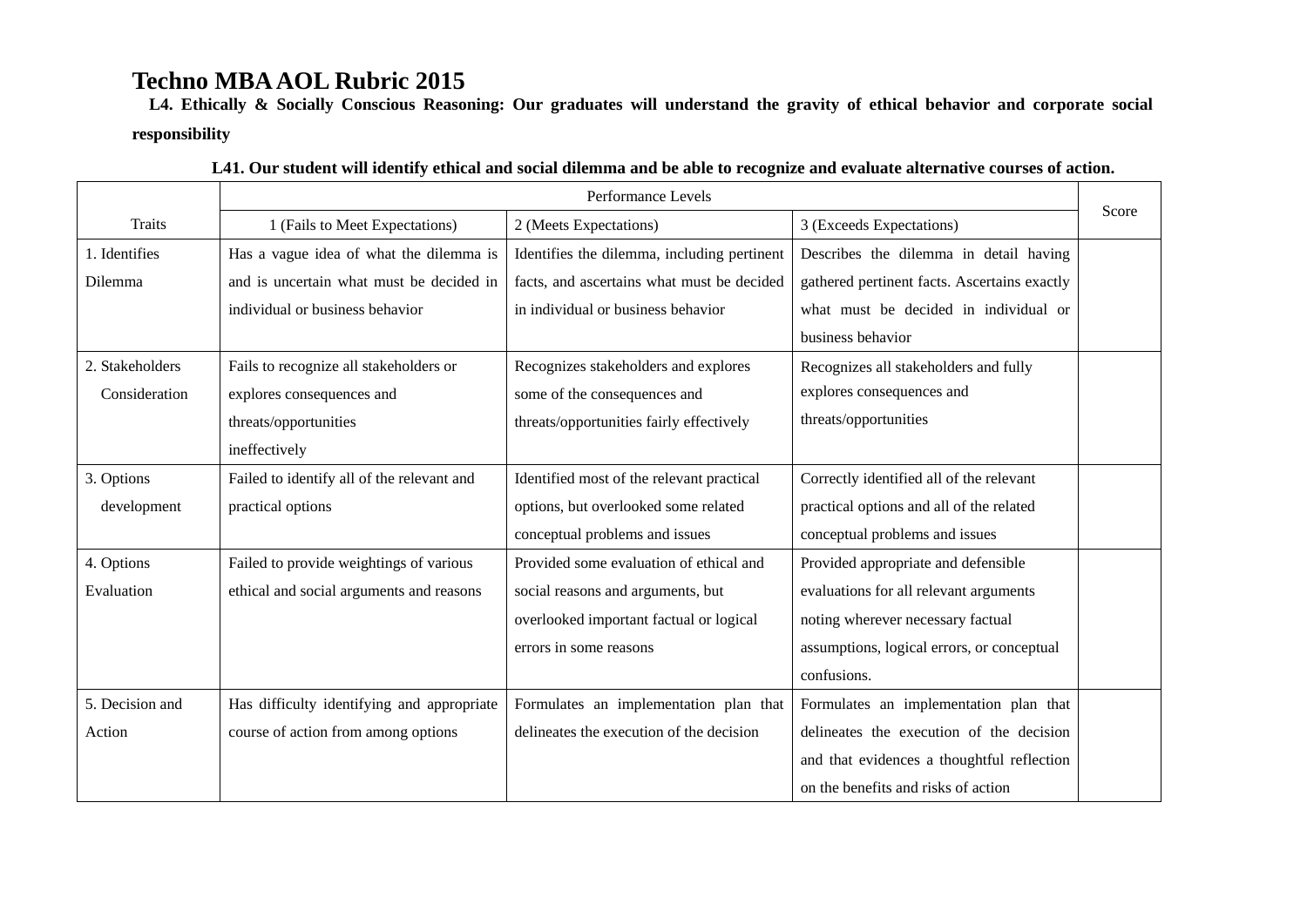|                  | Performance Levels                       |                                           |                                            |       |
|------------------|------------------------------------------|-------------------------------------------|--------------------------------------------|-------|
| <b>Traits</b>    | I (Fails to Meet Expectations)           | 2 (Meets Expectations)                    | 3 (Exceeds Expectations)                   | Score |
| 1. Importance    | Somewhat appreciates the importance of   | Mostly appreciates the importance to keep | Fully appreciates the importance of        |       |
|                  | keeping professional code of conduct     | professional code of conduct              | keeping professional code of conduct.      |       |
|                  |                                          |                                           |                                            |       |
| 2. Understanding | Somewhat understands the detailed        | Mostly understands the detailed contents  | Fully understands the detailed contents of |       |
|                  | contents of professional code of conduct | of professional code of conduct           | professional code of conduct.              |       |
|                  |                                          |                                           |                                            |       |
| 3. Compliance    | Somewhat complies with professional      | Mostly complies with professional code    | Fully complies with professional code of   |       |
|                  | code of conduct                          | of conduct                                | conduct                                    |       |

### **L42. Our students will know the professional code of conduct within their discipline**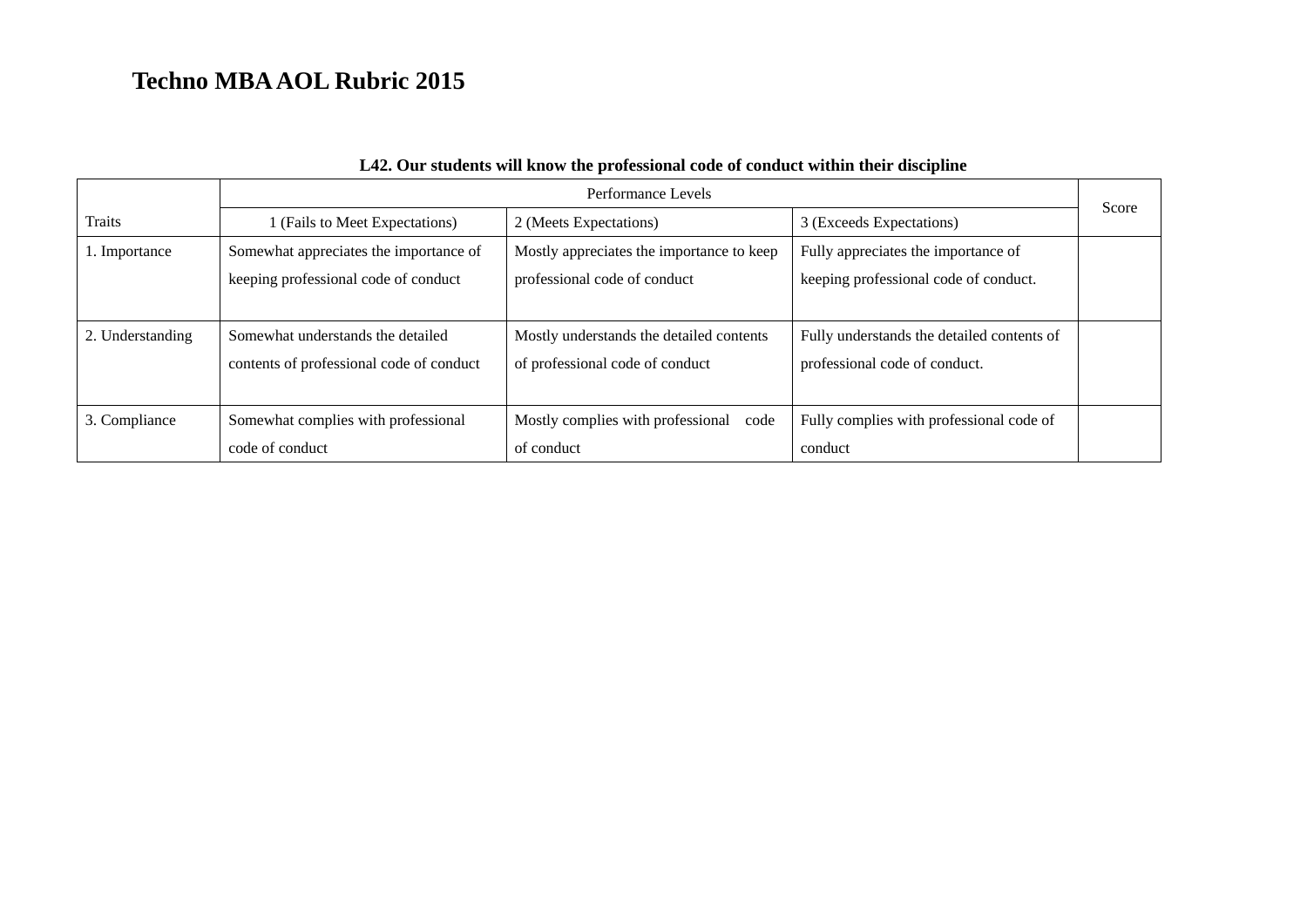**L5. Strategic and Analytical Thinking: Our graduates will be able to strategically and cross disciplinarily analyze business cases and to use appropriate analytical tools in solving business problems.** 

|                      | Performance Levels                         |                                               |                                              |       |
|----------------------|--------------------------------------------|-----------------------------------------------|----------------------------------------------|-------|
| Traits               | 1 (Fails to Meet Expectations)             | 2 (Meets Expectations)                        | 3 (Exceeds Expectations)                     | Score |
| 1. Factual knowledge | Shows little knowledge of case facts,      | Shows solid understanding of case facts       | Shows through grasp of case facts and        |       |
|                      | makes factual mistakes                     |                                               | offers additional factual knowledge about    |       |
|                      |                                            |                                               | company or industry                          |       |
| 2. Application of    | Misuses strategic analysis tools,          | Appropriately strategic analysis tools,       | Shows strong understanding and               |       |
| strategic analysis   | concepts, and techniques                   | concepts, and techniques                      | application of strategic analysis tools,     |       |
| tools                |                                            |                                               | concepts, and techniques                     |       |
| 3. Application of    | Fails to incorporate financials into case  | Shows knowledge of ratios and trend           | Applies ratios and trend analysis to         |       |
| financial analysis   | analysis or shows only limited attempts    | analysis; demonstrates understanding of       | develop sound judgments about company        |       |
|                      | to understand financials                   | firm's financial standing                     | situation and prospects; presents financial  |       |
|                      |                                            |                                               | analysis professionally                      |       |
| 4. Identification of | Neglects to identify case issues; recounts | Clearly identifies the key issues in the case | Develops a well-integrated statement of      |       |
| case                 | facts of case with little analysis         | and demonstrates understanding of             | the complex issues of the case and           |       |
| problems/issues      |                                            | company's decision situation                  | demonstrates understanding of situation      |       |
| 5. Generation of     | Identifies weak or infeasible alternatives | Generates 2 or 3 feasible alternatives for    | Develops 2 or 3 insightful alternatives for  |       |
| alternatives         | with little attention to case issues       | resolving the key issues of the case          | resolving the issues; offers specificity and |       |
|                      |                                            |                                               | originality                                  |       |
| 6. Recommendations   | Offers weak recommendations or pays        | Provides well-reasoned recommendations        | Integrates alternatives into a well-         |       |
|                      | little attention to addressing case issues | that follow from the preceding analysis       | developed action plan; offers specificity,   |       |
|                      |                                            | and clearly address case issues; no           | priorities, and sequencing of actions        |       |
|                      |                                            | surprises                                     |                                              |       |

| L51. Our student will be able to strategically analyze business cases and will demonstrate the ability of sound business judgment. |  |
|------------------------------------------------------------------------------------------------------------------------------------|--|
|                                                                                                                                    |  |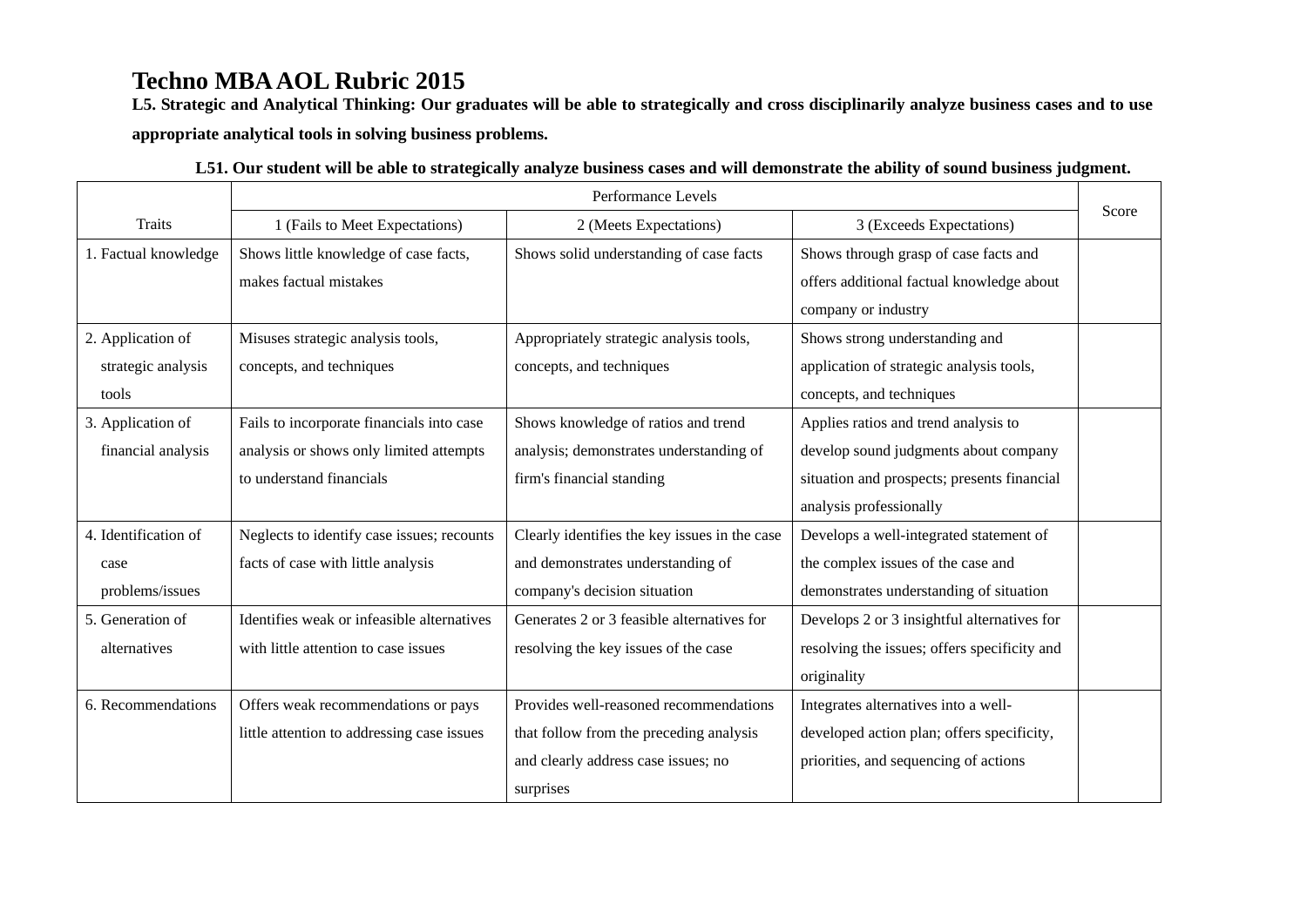| 7. Business judgment | Shows little attention to presenting sound | Provides good arguments backed up with | Provides strong rationale and convincing |  |
|----------------------|--------------------------------------------|----------------------------------------|------------------------------------------|--|
|                      | arguments or backing up ideas with         | factual knowledge, analysis, and       | arguments throughout; demonstrates sound |  |
|                      | analysis; offers "I think" statements      | persuasive rationale                   | business judgment                        |  |

|                       | Performance Levels                       |                                               |                                              |       |
|-----------------------|------------------------------------------|-----------------------------------------------|----------------------------------------------|-------|
| Traits                | 1 (Fails to Meet Expectations)           | 2 (Meets Expectations)                        | 3 (Exceeds Expectations)                     | Score |
| 1. Consideration      | Deals only with a single perspective and | Begins to relate alternative views from       | Addresses perspectives noted previously,     |       |
|                       | fails to discuss possible perspectives   | other disciplines to qualify analysis.        | and additional diverse perspectives other    |       |
|                       | from other disciplines.                  |                                               | disciplines to qualify analysis.             |       |
| 2. Management         | Lacks understanding of basic             | Shows clear comprehension of basic            | Integrates and applies basic management      |       |
| principle             | management principles and strategic      | management principles and strategic           | principles and strategic thinking approach   |       |
|                       | thinking approach                        | thinking approach.                            | across multiple disciplines.                 |       |
| 3. Discipline         | Does not incorporate appropriate         | Somewhat applies appropriate                  | Clearly and reflectively applies appropriate |       |
| knowledge             | argumentation and methodology of other   | argumentation and methodology of other        | argumentation and methodology of other       |       |
|                       | disciplines                              | disciplines                                   | disciplines                                  |       |
| 4. Intellectual       | Does not yet demonstrate intellectual    | Somewhat Demonstrates intellectual            | Demonstrates a high degree of intellectual   |       |
| sensitivity           | acuity, imagination, and sensitivity.    | acuity, imagination, and sensitivity.         | acuity, imagination, and sensitivity.        |       |
| 5. Horizontal         | Does not yet integrate interdisciplinary | Partially integrates interdisciplinary skills | Successfully integrates interdisciplinary    |       |
| synthesis             | skills and knowledge.                    | and knowledge.                                | skills and knowledge.                        |       |
| 6. Vertical synthesis | Does not yet demonstrate awareness of    | Demonstrates some awareness of inter-         | Clearly demonstrates an awareness of         |       |
|                       | inter-relationships among self, the      | relationships among self, the discipline,     | inter-relationships among self, the          |       |
|                       | discipline, business, and society.       | business, and society                         | discipline, business, and society.           |       |

### **L52. Our students will synthesize different discipline areas.**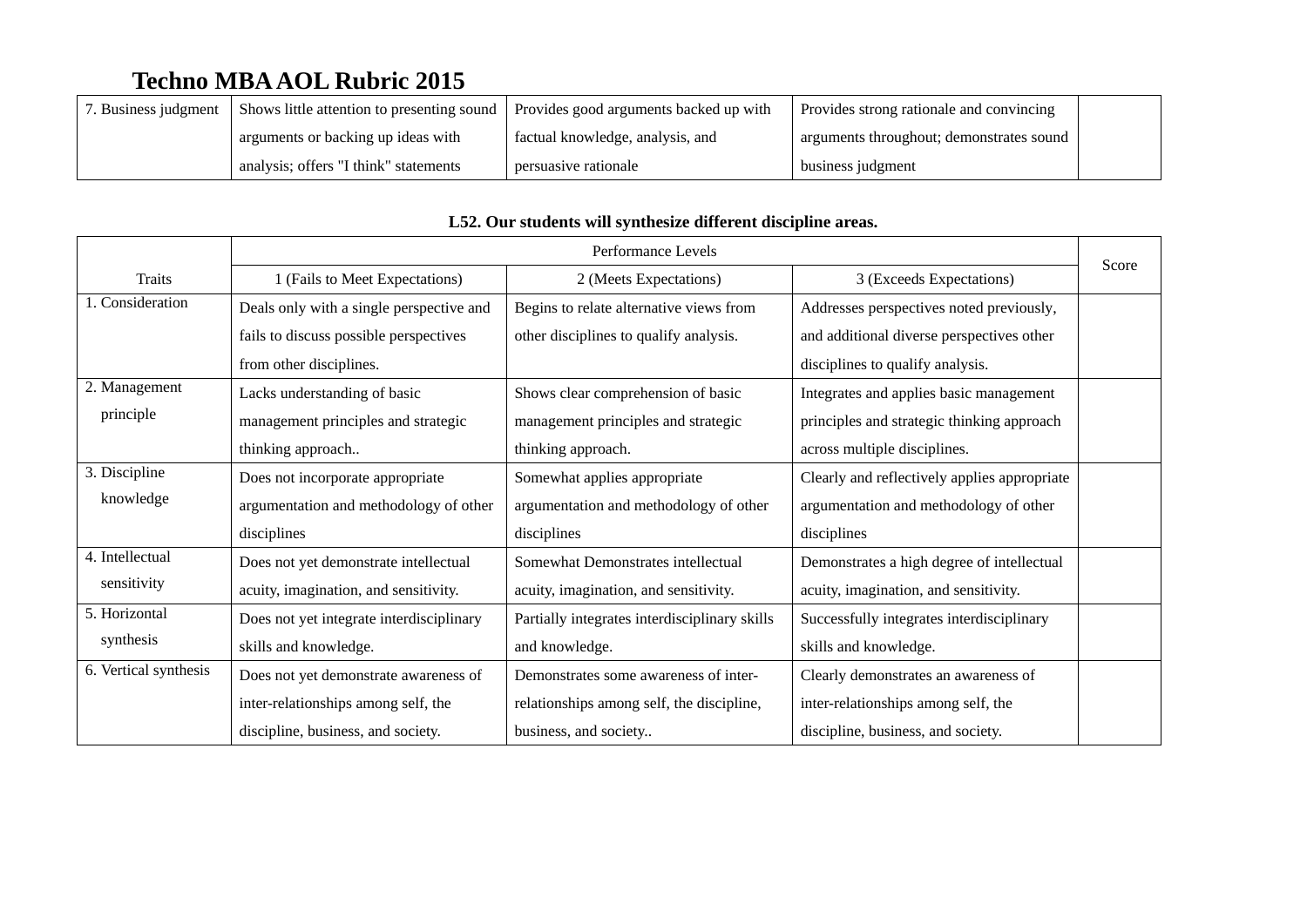|                                                                            | Performance Levels                                                                                            |                                                                                                                                                              |                                                                                                                                                                                                                                                                                           | Score |
|----------------------------------------------------------------------------|---------------------------------------------------------------------------------------------------------------|--------------------------------------------------------------------------------------------------------------------------------------------------------------|-------------------------------------------------------------------------------------------------------------------------------------------------------------------------------------------------------------------------------------------------------------------------------------------|-------|
| <b>Traits</b>                                                              | 1 (Fails to Meet Expectations)                                                                                | 2 (Meets Expectations)                                                                                                                                       | 3 (Exceeds Expectations)                                                                                                                                                                                                                                                                  |       |
| 1. Problem/objectiv<br>e finding<br>2. Identification<br>of<br>alternative | Does not attempt to or fails to identify and<br>summarize accurately<br>Does not identify alternatives        | Summarize issue, though some aspects are<br>incorrect or confused<br>Identifies and discusses a set of feasible<br>alternatives                              | Clearly<br>identifies the challenge<br>and<br>subsidiary, embedded, or implicit aspects<br>the<br>issues.<br>Identifies<br>integral<br>of<br>relationships essential to analyzing the<br>issue<br>Identifies a set of feasible options that<br>demonstrates creativity and the ability to |       |
| options                                                                    |                                                                                                               |                                                                                                                                                              | integrate knowledge                                                                                                                                                                                                                                                                       |       |
| 3. Appropriate<br>supporting<br>data/evidence                              | Data/evidence or sources are simplistic,<br>inappropriate, or not related topic                               | Appropriate data/evidence or sources<br>provided, although exploration appears to<br>have been routine                                                       | Examines evidence<br>and<br>its source;<br>questions its accuracy, relevance, and<br>completeness                                                                                                                                                                                         |       |
| 4. Quantitative<br>evaluation                                              | Evaluation is poor, not consistent with the<br>criteria or does not use facts correctly                       | Evaluation<br>adequate,<br>relatively<br>is<br>consistent with criteria and facts are<br>generally used correctly                                            | Evaluation is effective, consistent with<br>criteria and facts are used correctly                                                                                                                                                                                                         |       |
| 5. Qualitative<br>evaluation                                               | Evaluation is poor, not consistent with the<br>criteria or does not use facts correctly                       | Evaluation<br>is<br>adequate,<br>relatively<br>consistent with criteria and facts are<br>generally used correctly                                            | Evaluation is effective, consistent with<br>criteria and facts are used correctly                                                                                                                                                                                                         |       |
| 6. Advanced<br>analytical<br>techniques                                    | Does not use any advanced analytical<br>techniques such as statistical analysis and<br>decision science tools | Somewhat<br>advanced<br>analytical<br>uses<br>techniques such as statistical analysis and<br>decision science tools to analyze data and<br>solve the problem | Effectively<br>advanced<br>analytical<br>uses<br>techniques to analyze data and solve the<br>problem                                                                                                                                                                                      |       |

### **L53. Our student will use appropriate analytical technique to analyze data and solve business problems.**